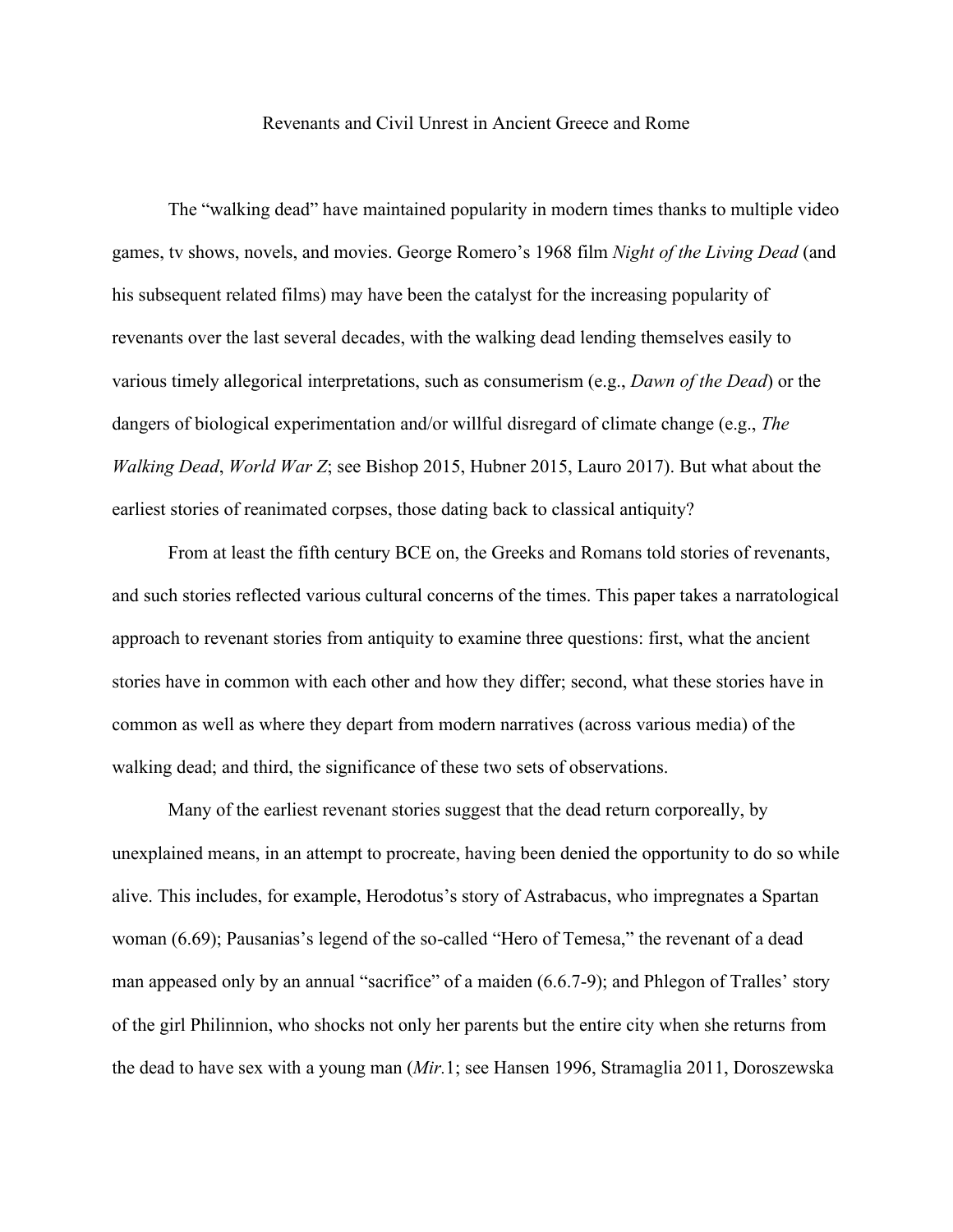2016). Alternatively, classical literature includes tales of revenants who subsist on human flesh, thus more closely resembling the modern "walking dead," such as Phlegon's story of Polykritos, who returned from the dead to devour his young son, with the notable exception of the boy's head/brains (*Mir*. 2; see Hansen 1996). Finally, we have several stories about witches reanimating corpses for their own nefarious purposes, such as revenge against the living (e.g., Apuleius, *Met*. 1.15–19) or as part of necromantic ceremonies in which, rather than simply summoning the spirit of a dead person to foretell the future, the witch imbues a corpse with breath so that the physical body can utter a prophecy (e.g., Lucan, *Phars*. 6.588–830). Examples are also adduced from Plato (*Rep.*10.614b), Pliny the Elder (*NH* 7.52), and others (see Joynes 2001, Ogden 2009, Gordon 2020).

In nearly all of the cases from antiquity, the living are horrified by the (re)appearance of a loved one they saw die, and they make a priority of trapping and (re?)killing the revenant, usually by burning the body, to ensure that the unnatural creature will not return yet again. Because so many of the stories are set in times of civil unrest and impending war (and, in the case of Plato's myth of Er, actual war), the townspeople also use the horrifying event as an opportunity to examine their own behavior in the hope that they might modify it to avoid a recurrence of what they see as an extraordinarily bad omen or as a punishment from the gods. In this respect, revenant tales from antiquity differ very little from modern stories, except that in antiquity the people were foresighted enough to avoid a plague of zombies—and the subsequent destruction of civilization.